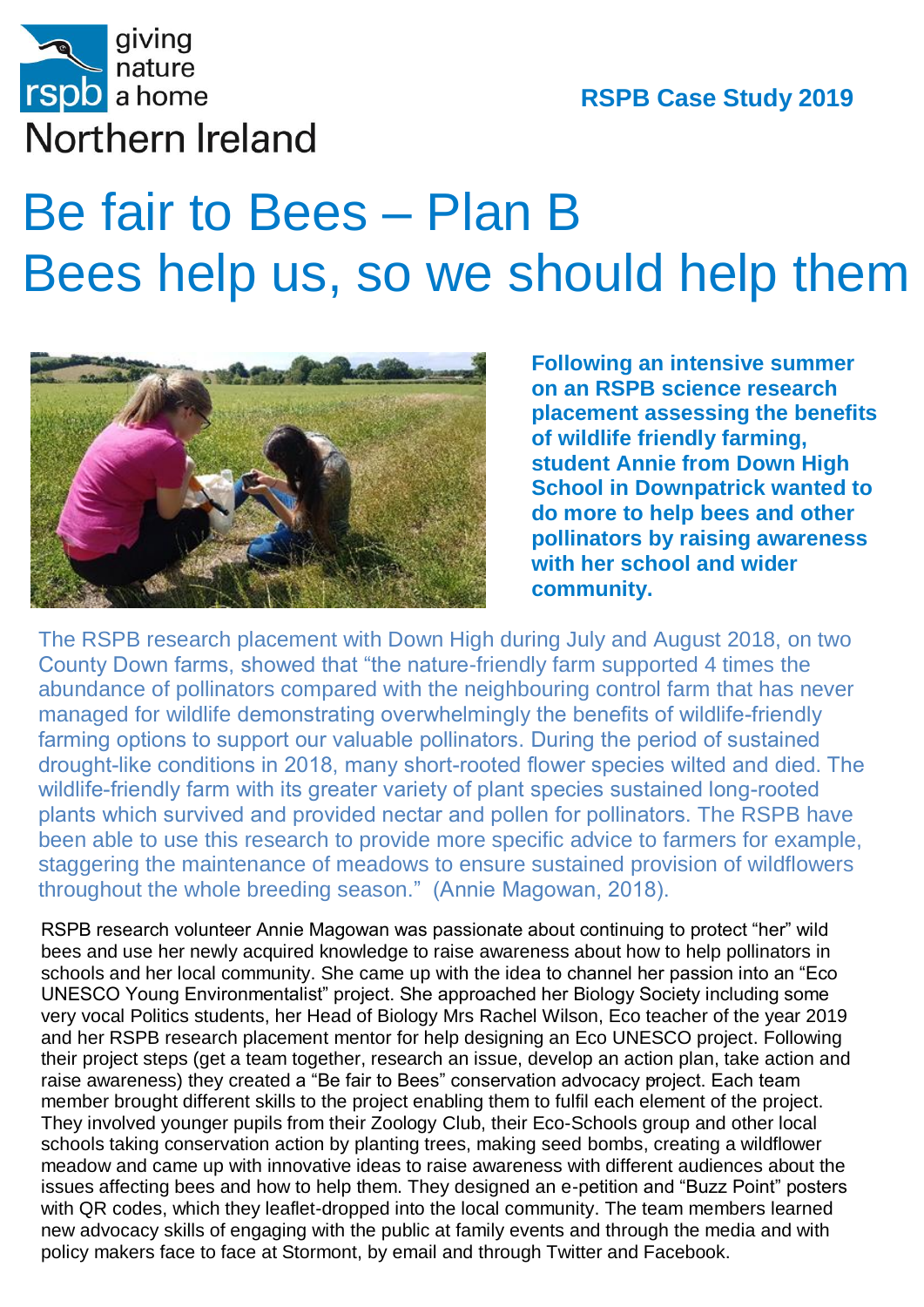

Mutual enthusiasm and innovation flowed between the team and their inspirational Biology teacher Rachel Wilson, who supported the whole process of the Eco UNESCO project by facilitating team discussions, the delivery of awareness

-raising and conservation action within school and out into the community. The palpable "buzz" around this project resulted in immense support not only from school pupils, staff and senior management but also outside agencies including Newry and Down Council and the RSPB. The confidence of each member soared as they were pushed way out beyond their comfort zones to engage with an ever-widening range of audiences from their peers at assemblies to primary school children, the public, MLAs, media and the judges at the Eco UNESCO Young Environmentalist award. They took part in the regional

'Eco Den' event at Oxford Island and final award ceremony in Dublin where they received the *Senior Biodiversity Award*.

RSPB NI Education Development Officer, Karen Sheil said, "I have watched the various members of the team as their confidence grew, speaking with such passion and authority and taking ownership of every aspect of the project. They have inspired RSPB staff to support them in becoming the first group of young people in the UK to design and have an e-petition accepted for publication on the UK government petitions website.

"Their enthusiasm and commitment reached across RSPB NI inspiring our members and staff and further afield to our UKHQ in Bedfordshire involving our campaigning, communications and conservation advocacy

departments and volunteer e-campaigners. They created podcasts and articles for our website and engaged directly with MLAs at a "Listenup" event in Belfast, by email and through social media.

The students spoke face to face alongside RSPB conservation advocacy staff with policy makers at Stormont and alongside our agri-environment officer to the public through filming for BBC "Homeground" and "Newsline". They spoke on Radio Ulster and Downpatrick U105 Community radio about their Eco UNESCO project. We feel so honoured that they chose to speak up for nature and support the RSPB's current advocacy work asking our government to ensure that public money is directed to farmers who carry out nature-friendly farming."